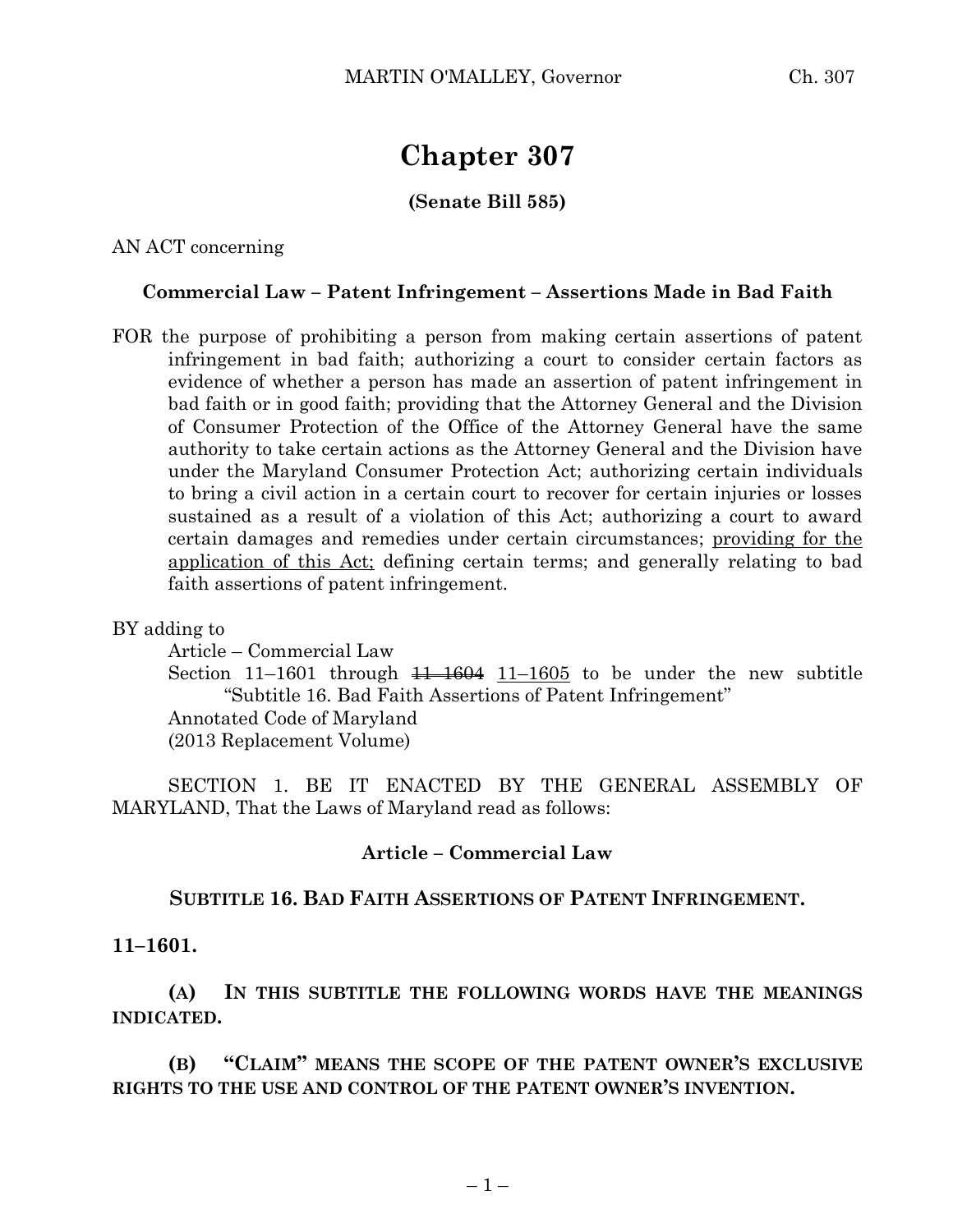**(C) "DEMAND LETTER" MEANS A LETTER, AN ELECTRONIC MAIL, OR ANY OTHER WRITTEN COMMUNICATION ASSERTING THAT A PERSON HAS ENGAGED IN PATENT INFRINGEMENT.**

**(D) "DIVISION" MEANS THE DIVISION OF CONSUMER PROTECTION OF THE OFFICE OF THE ATTORNEY GENERAL.**

**(E) "TARGET" MEANS A PERSON:**

**(1) WHO HAS RECEIVED A DEMAND LETTER OR AGAINST WHOM AN ASSERTION OF PATENT INFRINGEMENT HAS BEEN MADE;**

**(2) WHO HAS BEEN THREATENED WITH LITIGATION OR AGAINST WHOM A LAWSUIT HAS BEEN FILED ALLEGING PATENT INFRINGEMENT; OR**

**(3) WHO HAS AT LEAST ONE CUSTOMER WHO HAS RECEIVED A DEMAND LETTER ASSERTING THAT THE PERSON'S PRODUCT, SERVICE, OR TECHNOLOGY HAS INFRINGED A PATENT.**

**11–1602.**

**THIS SUBTITLE DOES NOT APPLY TO AN ASSERTION OF PATENT INFRINGEMENT THAT INCLUDES A CLAIM FOR RELIEF ARISING UNDER 35 U.S.C. § 271(E)(2) OR 42 U.S.C. § 262.**

**11–1603.**

**(A) A PERSON MAY NOT MAKE AN ASSERTION OF PATENT INFRINGEMENT AGAINST ANOTHER IN BAD FAITH.**

**(B) (1) A COURT MAY CONSIDER THE FOLLOWING FACTORS AS EVIDENCE THAT A PERSON HAS MADE AN ASSERTION OF PATENT INFRINGEMENT IN BAD FAITH:**

**(I) THE DEMAND LETTER SENT BY THE PERSON DOES NOT CONTAIN:**

**1. THE ALLEGED PATENT NUMBER;**

**2. THE NAME AND ADDRESS OF THE PATENT OWNER OR ASSIGNEE, IF ANY; OR**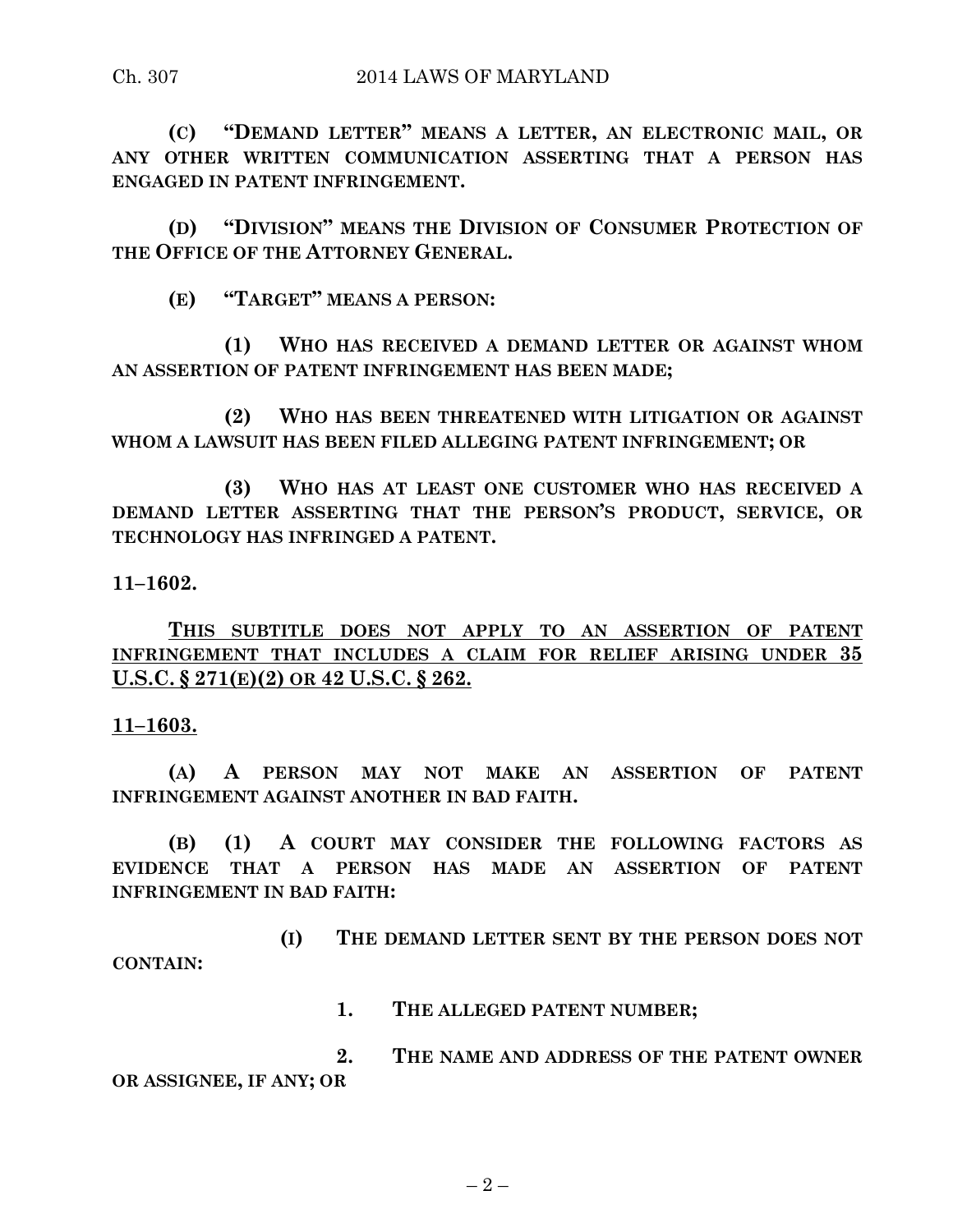**3. FACTS RELATING TO THE SPECIFIC AREAS IN WHICH THE TARGET'S PRODUCT, SERVICE, OR TECHNOLOGY INFRINGES THE PATENT OR IS COVERED BY THE CLAIMS IN THE PATENT;**

**(II) THE TARGET REQUESTED THE INFORMATION DESCRIBED IN ITEM (I) OF THIS PARAGRAPH, AND THE PERSON FAILED TO PROVIDE THE INFORMATION WITHIN A REASONABLE PERIOD OF TIME;**

**(III) BEFORE SENDING THE DEMAND LETTER, THE PERSON DID NOT CONDUCT AN ANALYSIS COMPARING THE CLAIMS IN THE PATENT TO THE TARGET'S PRODUCT, SERVICE, OR TECHNOLOGY, OR THE ANALYSIS WAS CONDUCTED BUT DOES NOT IDENTIFY SPECIFIC AREAS IN WHICH THE PRODUCT, SERVICE, OR TECHNOLOGY IS COVERED BY THE CLAIMS IN THE PATENT;**

**(IV) THE DEMAND LETTER DEMANDED A RESPONSE OR PAYMENT OF A LICENSING FEE WITHIN AN UNREASONABLY SHORT PERIOD OF TIME;**

**(V) THE PERSON OFFERED TO LICENSE THE PATENT FOR AN AMOUNT THAT IS NOT BASED ON A REASONABLE ESTIMATE OF THE VALUE OF THE LICENSE;**

**(VI) THE ASSERTION OF PATENT INFRINGEMENT IS WITHOUT MERIT, AND THE PERSON KNEW, OR SHOULD HAVE KNOWN, THAT THE ASSERTION IS WITHOUT MERIT;**

**(VII) THE ASSERTION OF PATENT INFRINGEMENT IS DECEPTIVE;**

**(VIII) 1. THE PERSON, OR A SUBSIDIARY OR AN AFFILIATE OF THE PERSON, PREVIOUSLY HAS FILED OR THREATENED TO FILE ONE OR MORE LAWSUITS BASED ON THE SAME OR A SIMILAR ASSERTION OF PATENT INFRINGEMENT; AND**

**2. A. THE THREATS OR LAWSUITS DID NOT PROVIDE THE INFORMATION DESCRIBED IN ITEM (I) OF THIS PARAGRAPH; AND**

**B. A COURT FOUND THE PERSON'S ASSERTION TO BE WITHOUT MERIT; AND**

**(IX) ANY OTHER FACTOR THE COURT DETERMINES TO BE RELEVANT.**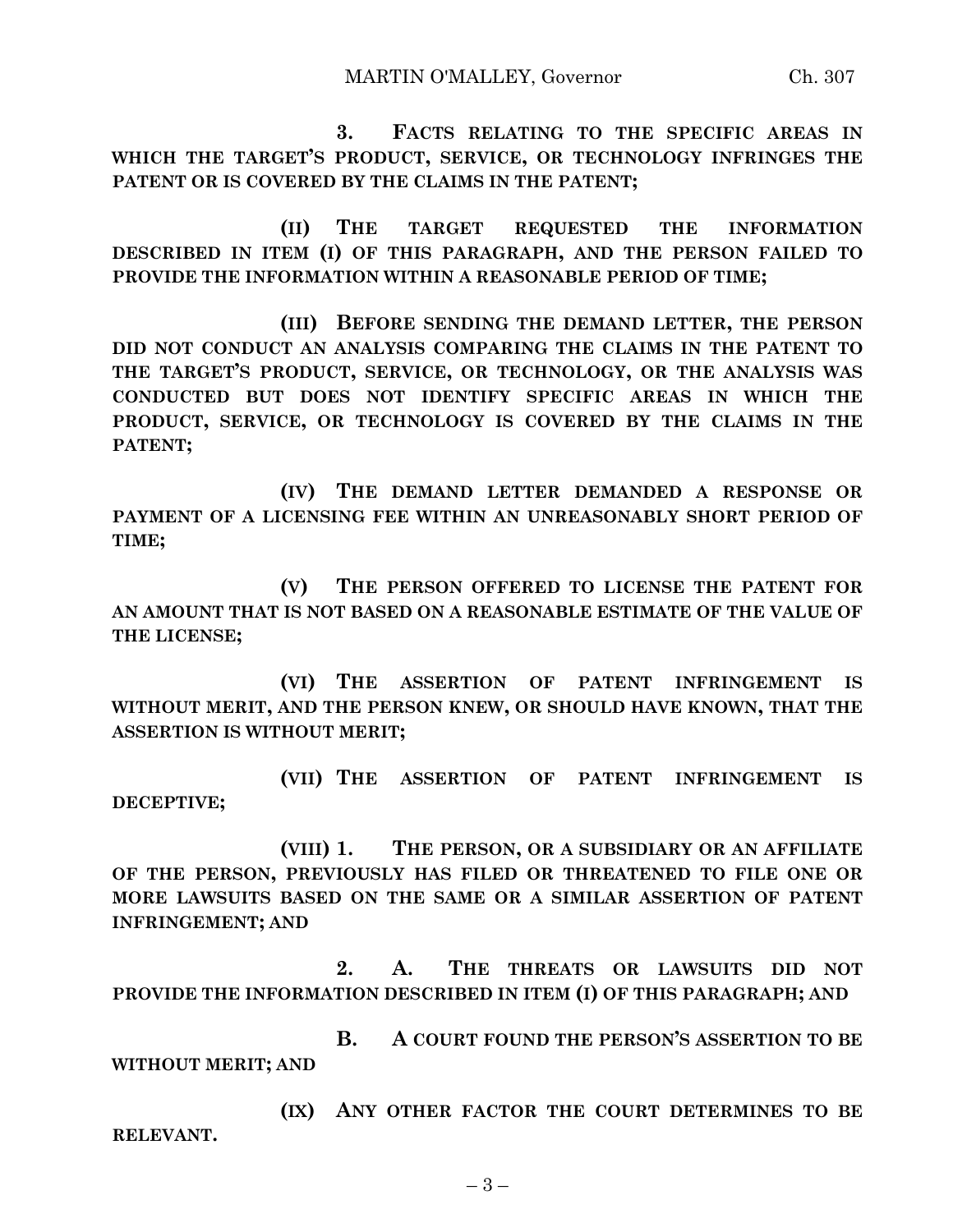**(2) THE COURT MAY CONSIDER THE FOLLOWING FACTORS AS EVIDENCE THAT A PERSON HAS MADE AN ASSERTION OF PATENT INFRINGEMENT IN GOOD FAITH:**

**(I) IF THE DEMAND LETTER SENT BY THE PERSON DOES NOT CONTAIN THE INFORMATION DESCRIBED IN PARAGRAPH (1)(I) OF THIS SUBSECTION, THE PERSON PROVIDES THE INFORMATION TO THE TARGET WITHIN A REASONABLE PERIOD OF TIME;**

**(II) THE PERSON HAS:**

**1. ENGAGED IN A GOOD FAITH EFFORT TO ESTABLISH THAT THE TARGET HAS INFRINGED THE PATENT; AND** 

**2. ATTEMPTED TO NEGOTIATE AN APPROPRIATE REMEDY;**

**(III) THE PERSON HAS:**

**1. DEMONSTRATED GOOD FAITH BUSINESS PRACTICES IN PREVIOUS EFFORTS TO ENFORCE A PATENT; OR**

**2. SUCCESSFULLY ENFORCED A PATENT THROUGH LITIGATION;**

**(IV) THE PERSON HAS MADE A SUBSTANTIAL INVESTMENT IN THE USE OF THE PATENT OR IN THE PRODUCTION OR SALE OF A PRODUCT COVERED BY THE PATENT;**

**(V) THE PERSON IS:**

**1. AN INVENTOR OF THE PATENT OR AN ORIGINAL ASSIGNEE; OR**

**2. A REPRESENTATIVE OF AN INSTITUTION OF HIGHER EDUCATION OR A TECHNOLOGY TRANSFER ORGANIZATION AFFILIATED WITH AN INSTITUTION OF HIGHER EDUCATION; AND**

**(VI) ANY OTHER FACTOR THE COURT DETERMINES TO BE RELEVANT.**

**11–1603. 11–1604.**